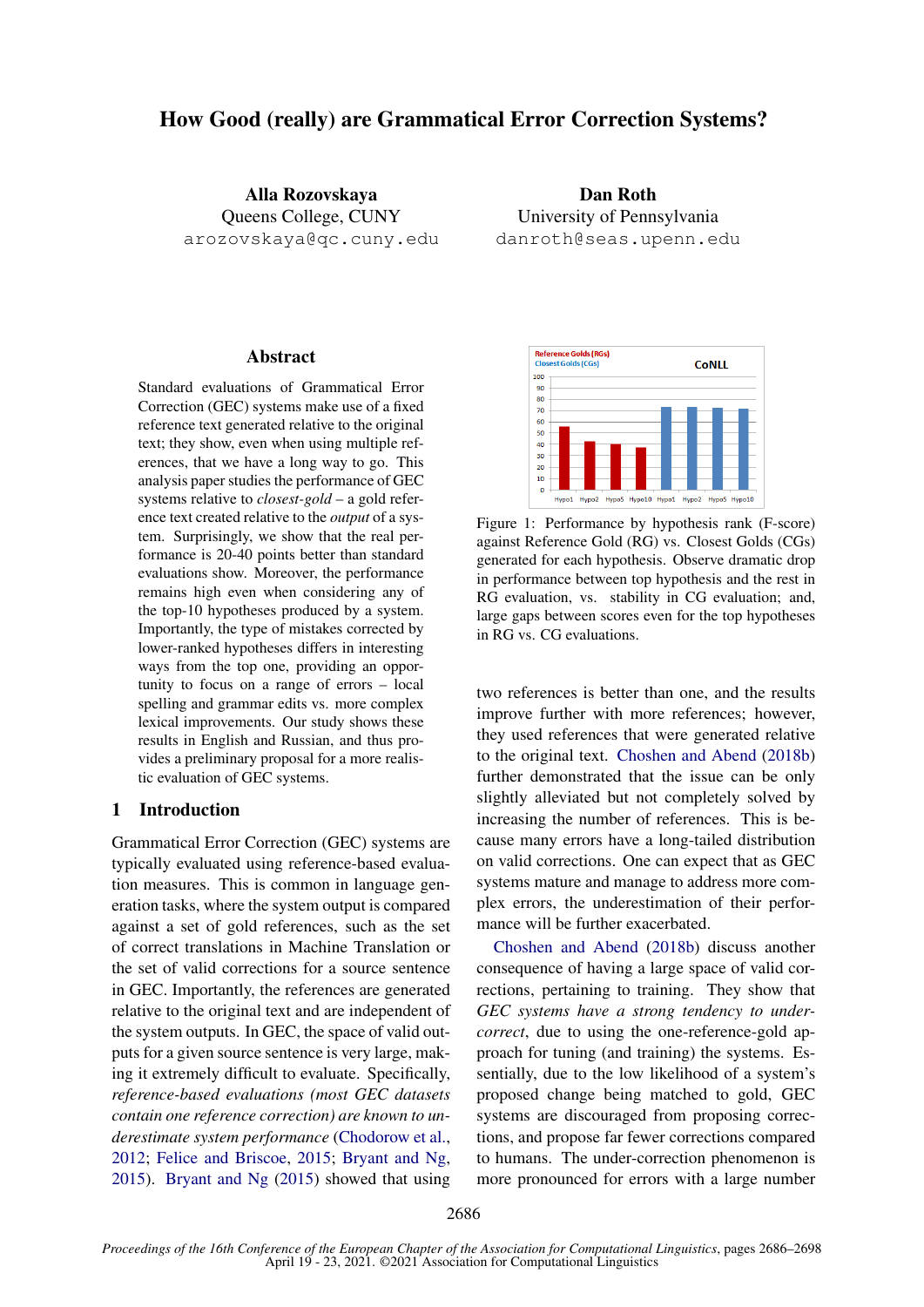of correction candidates. For example, mistakes on closed-class words, e.g. errors in determiners, where the number of valid corrections is small, suffer from under-correction to a lesser extent than mistakes in word choice. As a result, current systems generally prefer to make small targeted changes on closed-class errors.

We further study the effects of having a large space of valid corrections on GEC system development and automatic evaluation. Given a potentially erroneous sentence, we assume there is a space of gold references corresponding to it. Evaluation is typically done by drawing one gold from this set. We refer to this as *reference gold* (RG). We generate a new gold that is as close as possible to the system output (*hypothesis*), by correcting the hypothesis itself, instead of the original text. We call it *closest gold* (CG). We show by how much performance is really underestimated when a reference gold is used instead of the closest one, and claim that the latter should reflect the true performance of the system. We use a ranked 10-best list of hypotheses for a given source sentence, produced by state-of-the-art GEC systems on two English and two Russian GEC datasets. We generate CGs for hypotheses at different ranks.

Our findings are as follows. First, evaluation against RGs shows a large performance gap between the top hypothesis and the rest. We show that the reason for this is that lower-ranked hypotheses propose more diverse changes, including lexical changes, that have a lower chance to match RGs. In contrast, evaluation against CGs reveals that qualitatively, there is very little degradation in the hypotheses, when considering the top-10 list. While RG evaluation reveals severe drops in F-score and, in particular, precision, we find that relative to CGs quality does not substantially degrade. This is illustrated in Figure [1](#page-0-0) for one of the datasets; we show more results in Section [4.1.](#page-4-0)

Second, contrary to the observation made by [Choshen and Abend](#page-8-4) [\(2018a\)](#page-8-4) about GEC systems being disinsentivized to propose corrections, we find that it only applies to the top-ranked hypothesis.[1](#page-1-0) Moreover, the number of proposed edits increases steadily with the hypothesis rank.

We further evaluate the output by computing the post-editing effort, i.e. the number of edits needed to correct the output hypothesis. We show that post-editing effort is very similar for top hypothesis and lower-ranked hypotheses, reinforcing the claim that lower-ranked hypotheses do not degrade in quality. Finally, we evaluate the types of edits by hypothesis rank and show that lower-ranked hypotheses propose more diverse lexical changes, in contrast to the top hypotheses that mostly attempt local spelling and grammar misuse.

Our analysis should provide insight into better training and evaluation practices for GEC. A better understanding of the under-correction phenomenon and the diversity and quality of the lower-ranked hypotheses can help improve the current training and tuning framework that relies on texts with single RGs and, arguably, hinders the development of GEC systems that can potentially address more complex linguistic phenomena.

Next, we discuss reference-based evaluation. Section [3](#page-2-0) presents the definitions and experimental setup. Section [4](#page-4-1) presents the evaluation using closest golds. Section [5](#page-6-0) analyzes the edits proposed by top and lower-ranked hypotheses.

# 2 Reference-Based Evaluation

The standard approach to evaluating GEC systems is to use reference-based measures, that is comparing the system output to a reference that has been generated by a human annotator who corrected mistakes in the original source sentence. We refer to these as reference golds (RGs). It is common to instruct annotators to follow the principle of "minimal edits", that is making the smallest number of edits to render the sentence grammatical and wellformed. We follow a similar principle with our annotators, and the key distinction of our approach is that standard evaluations use golds that are independent of the system outputs, whereas we are creating golds by directly correcting the hypotheses output by the system. We note that there have been other proposals that argue that this principle still does not make the output fluent and propose generating references based on fluency [\(Sakaguchi](#page-9-0) [et al.,](#page-9-0) [2016\)](#page-9-0). As suggested by [Choshen and Abend](#page-8-3) [\(2018b\)](#page-8-3), correcting for fluency further increases the space of valid corrections for a sentence, and we do not attempt to do this in this work.

Reference-based evaluations include several measures, such as the MaxMatch scorer  $M<sup>2</sup>$ [\(Dahlmeier and Ng,](#page-8-5) [2012\)](#page-8-5), GLEU [\(Napoles et al.,](#page-9-1) [2015\)](#page-9-1), ERRANT [\(Bryant et al.,](#page-8-6) [2017\)](#page-8-6), and Imeasure [\(Felice and Briscoe,](#page-8-1) [2015\)](#page-8-1). These met-

<span id="page-1-0"></span> $1$ The proposed corrections are all corrections suggested by a system, some of which could be wrong.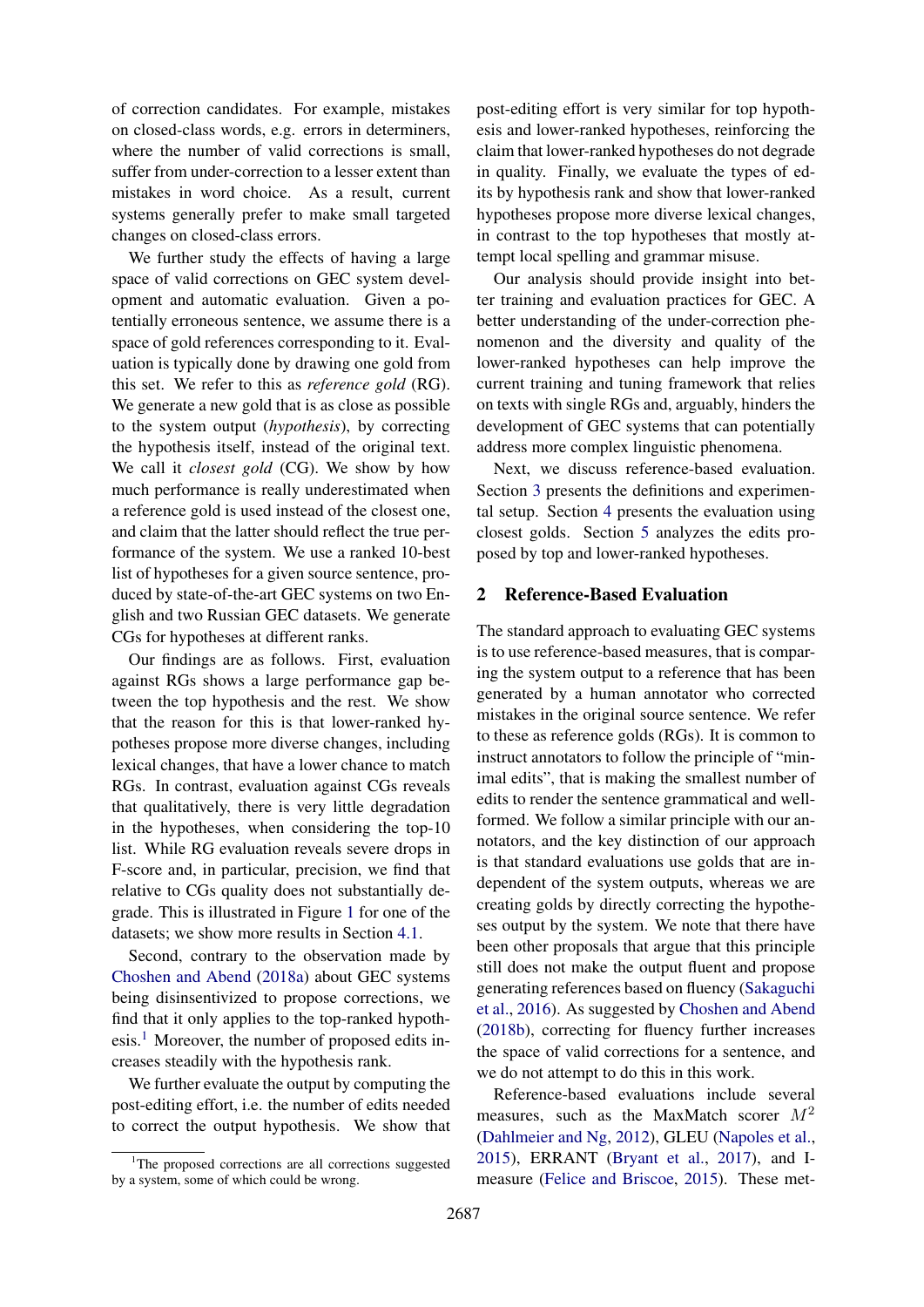rics have some commonalities, e.g. both Max-Match and ERRANT measure precision, recall, and F-score.  $M^2$  has been used with different beta parameter values, the default is  $beta = 0.5$ , weighting precision twice as high as recall, which is more common than assigning equal weights and has been shown to have stronger correlation with human ratings [\(Grundkiewicz et al.,](#page-8-7) [2015\)](#page-8-7). GLEU focuses on the fluency aspect – it is an extension of the BLEU metric in Machine Translation [\(Pap](#page-9-2)[ineni et al.,](#page-9-2) [2002\)](#page-9-2). I-measure emphasizes accuracy and calculates the weighted accuracy of correction and detection. [Napoles et al.](#page-8-8) [\(2019\)](#page-8-8) proposed GMEG-Metric, that is an ensemble of existing metrics, and showed that its correlation with human judgments is higher on several GEC datasets. The MaxMatch metric has been widely used in evaluating GEC systems in many published works and in several shared tasks [\(Ng et al.,](#page-9-3) [2013,](#page-9-3) [2014\)](#page-9-4), and we adopt it in this work. We use the default beta value of 0.5 and refer to the result as F-score.

### <span id="page-2-0"></span>3 Definitions and Experimental Setup

We start with some definitions and then describe the experimental setup.

### 3.1 Definitions

Given the original learner sentence (a *source* sentence), a state-of-the-art (neural) GEC system generates a ranked list of outputs, referred to as *hypotheses*. We refer to the top hypothesis as  $H_1$ , and, similarly, to other hypotheses by the rank that they occupy. A system is evaluated using reference-based metrics where for each source sentence there is at least one corresponding corrected version that was generated by a human expert. We refer to this corrected version as *Reference Gold* (RG). The set of possible correct versions for a given source sentence is very large – possibly infinite – and any single reference gold is just a single point in that space. Most of the GEC evaluation sets contain one RG for each source sentence, although some (English) datasets contain more (CoNLL-test has 2 and an additional set of 8 generated later, and JFLEG [\(Napoles](#page-9-5) [et al.,](#page-9-5) [2017\)](#page-9-5) has 4 fluency-based references). System performance is computed by scoring the topranked hypothesis  $H_1$  for each sentence against the corresponding RG.

In addition to RGs, we create for each pair of (source,  $H_i$ ), where  $H_i$  is the system hypothesis,

another gold, which is generated by an expert by correcting the hypothesis itself. We refer to this gold as closest gold  $(CG_i)$  relative to  $H_i$ . The annotators who generated CGs were instructed to apply the minimal edit principle – i.e. correct the output to ensure it is grammatical and also preserves the meaning of the original source sentence. We thus assume that CG is as close as possible to the system output.

Given a pair of sentences, edit distance is the minimum number of edits (deletions, replacements, insertions, not necessarily single-tokens) needed, so that the sentences match. A *gold edit* is an edit between a source sentence and an RG or CG. A *proposed edit* is an edit between a source sentence and a hypothesis. A *correct edit* is an edit in the intersection of gold and proposed edits. We define Dist (S,RG) to be the number of edits between source and reference gold, and Dist  $(H_i, CG_i)$  to be the number of edits between a hypothesis  $H_i$  and  $CG_i$  relative to this hypothesis. The last one is interesting for practical purposes, since it is the post-editing effort required to completely correct the text. These are shown below.

- *S* original text
- $H_i$  hypothesis at rank i
- *RG* reference gold
- $CG_i$  closest gold to hypothesis  $H_i$
- *Gold edit* an edit between a source sentence and an RG or CG
- *Proposed edit* an edit between a source sentence and a system hypothesis
- *Correct edit* a proposed edit that is also a gold edit relative to a system hypothesis and specific reference
- *Dist (S,RG)* edit distance between source and reference gold
- *Dist* (*H<sub>i</sub>*, *RG*) edit distance between hypothesis at rank i and reference gold
- *Dist*  $(H_i, CG_i)$  edit distance between hypothesis at rank i and its closest gold

Table [1](#page-3-0) shows a sample source sentence, 2 system hypotheses, the RG, and two CGs, one for each hypothesis. Dist  $(S,H_1)$  is 2 and includes 2 proposed edits ("reallistic"  $\rightarrow$  "realistic" and "a"  $\rightarrow \emptyset$ ). Dist (S,RG) is 2 and includes 2 gold edits ("reallistic"  $\rightarrow$  "realistic" and "had"  $\rightarrow$  "gave"). The number of correct edits relative to RG and  $H_1$ is 1 ("reallistic"  $\rightarrow$  "realistic"). Dist ( $H_{10}$ , RG) is 4 (4 word replacement edits and one insertion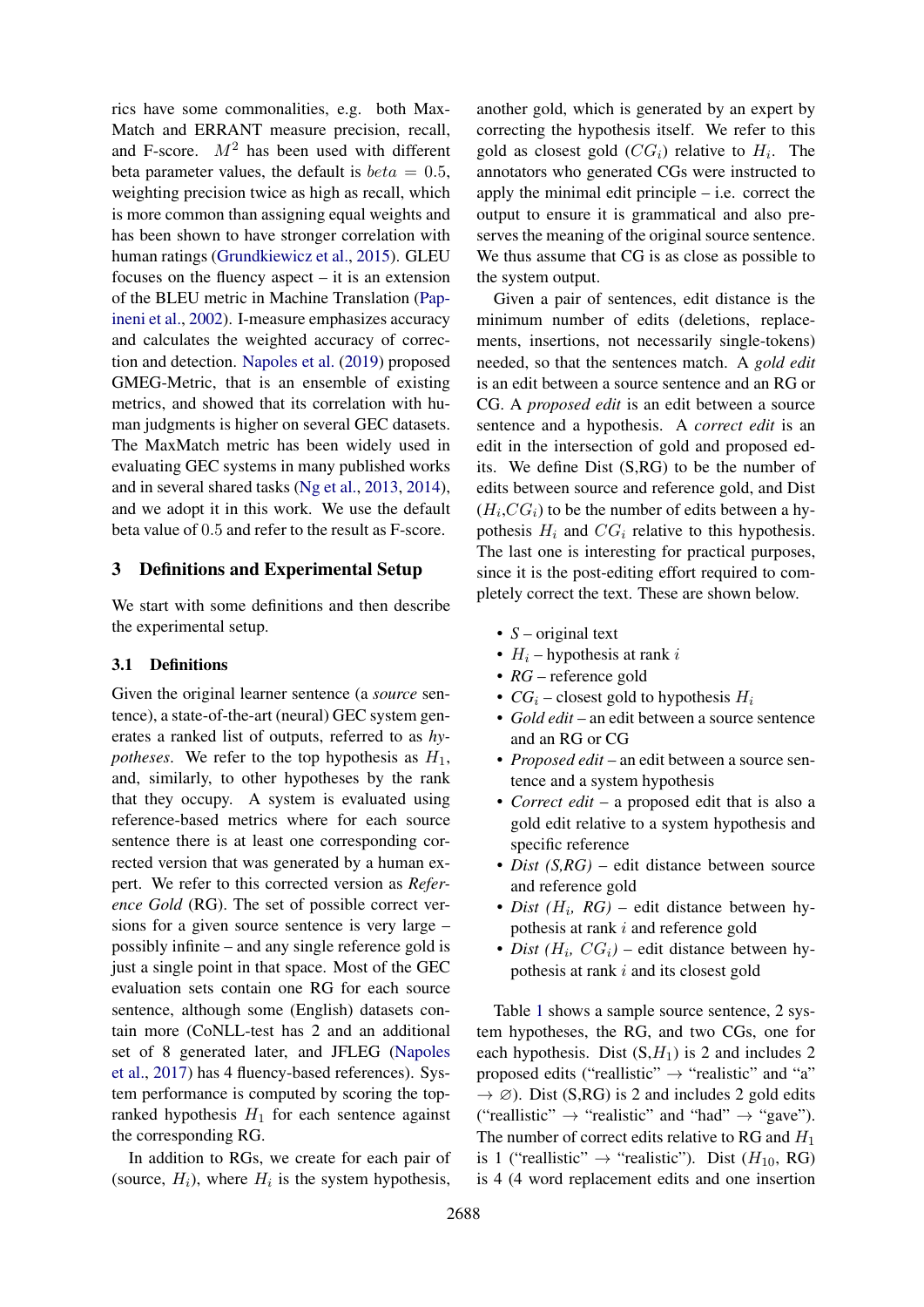<span id="page-3-0"></span>

| S.               | In addition, I think that the settings are very reallistic and the actors had a great performance. |
|------------------|----------------------------------------------------------------------------------------------------|
| $H_1$            | In addition, I think that the settings are very realistic and the actors had great performance.    |
| $H_{10}$         | In addition, I think that the settings are very realistic and the actors performed very well.      |
| RG               | In addition, I think that the settings are very realistic and the actors gave a great performance. |
| CG <sub>1</sub>  | In addition, I think that the settings are very realistic and the actors had great performances.   |
| CG <sub>10</sub> | In addition, I think that the settings are very realistic and the actors performed very well.      |

Table 1: Example of an original sentence (source); the system output (hypotheses at ranks 1 and 10,  $H_1$  and  $H_{10}$ ); the reference gold (RG), and two additional golds generated on top of each of the hypotheses ( $CG_1$  and  $CG_{10}$ ).

edit), while Dist  $(H_{10}, CG_{10})$  is 0. The three golds – two CGs and the RG – illustrate the notion of semantic equivalence (multiple ways of correcting the same source sentence, while preserving its meaning), not reflected in the standard evaluation.

## 3.2 Experimental Setup

We perform experiments on 2 English and 2 Russian datasets, using diverse NMT GEC model frameworks. The English datasets include the commonly used benchmarks – CoNLL-14 [\(Ng](#page-9-4) [et al.,](#page-9-4) [2014;](#page-9-4) [Dahlmeier et al.,](#page-8-9) [2013\)](#page-8-9), and the BEA corpus [\(Bryant et al.,](#page-8-10) [2019\)](#page-8-10). The Russian datasets include the RULEC-GEC corpus [\(Ro](#page-9-6)[zovskaya and Roth,](#page-9-6) [2019\)](#page-9-6) (henceforth RULEC) and another dataset of Russian learner writing that has been recently collected from the online language learning platform Lang-8 [\(Mizumoto et al.,](#page-8-11) [2011\)](#page-8-11) and annotated by native speakers.<sup>[2](#page-3-1)</sup> We refer to this dataset as Lang8. CoNLL-14 contains two primary RGs against which the systems are standardly evaluated, while the other datasets include one RG for each sentence. We report results using one RG for each dataset for uniformity, and note that the results for the second CoNLL RG are very similar. These datasets were selected with the goal of evaluating on diverse data both in terms of genre and target language.

For the English datasets, we apply a stateof-the-art BERT-Fuse NMT system that incorporates BERT into an encoder-decoder Transformer model by [\(Kaneko et al.,](#page-8-12) [2020\)](#page-8-12). We obtained a ranked hypothesis list from the authors.

For RULEC, we use the outputs of a state-ofthe-art Transformer model that uses pre-training on synthetic data and is fine-tuned on RULEC development data [\(Naplava and Straka,](#page-8-13) [2019\)](#page-8-13). For the Lang8 corpus, we use a different state-of-theart architecture, a Convolutional Neural Network model proposed in [Chollampatt and Ng](#page-8-14) [\(2018b\)](#page-8-14) for English. We re-implement it for Russian. The

model is trained on RULEC training data and synthetic data, and uses language model re-ranking. This model is also tuned on RULEC development data. Our evaluation shows that the models are competitive: the Transformer model performs better by 4 points on the RULEC corpus than the CNN model, while the CNN model outperforms the Transformer on Lang8 by 2 points. However, we stress that our goal is not to compare these models, as we selected several model architectures and datasets to provide a more comprehensive analysis and evaluation that spans across diverse models and datasets.

Generating Closest Golds We consider the top-10 ranked hypothesis list for each dataset and study four hypotheses at the ranks 1, 2 5, and 10, to evaluate the quality of the hypotheses at various ranks and to determine how much quality degrades from the top hypothesis downwards. For each of the 4 hypotheses  $H_i$ ,  $i \in \{1, 2, 5, 10\}$ , a closest gold  $CG<sub>i</sub>$  relative to this hypothesis is generated by post-editing the hypothesis for grammatical errors and other misuse.

Annotation 100 source sentences from each dataset were selected uniformly at random and 4 hypotheses at different ranks were annotated for each sentence. The English outputs were annotated by two annotators – one native English speaker and a fluent non-native speaker. Each annotator corrected all hypotheses for one of the datasets. This was done to ensure consistency across different hypotheses. The Russian outputs were corrected by one native Russian speaker. All of the annotators have a Master's degree and previous annotation experience. The annotators followed the standard annotation protocol in grammar correction, in that they were instructed to follow the minimal-edits principle in correcting the sentences, while also ensuring the output is wellformed and adequate (i.e. the meaning of the original source sentence is preserved), for which they also consulted the source sentence.

<span id="page-3-1"></span> $2$ This is a recently collected dataset that will be made available for research.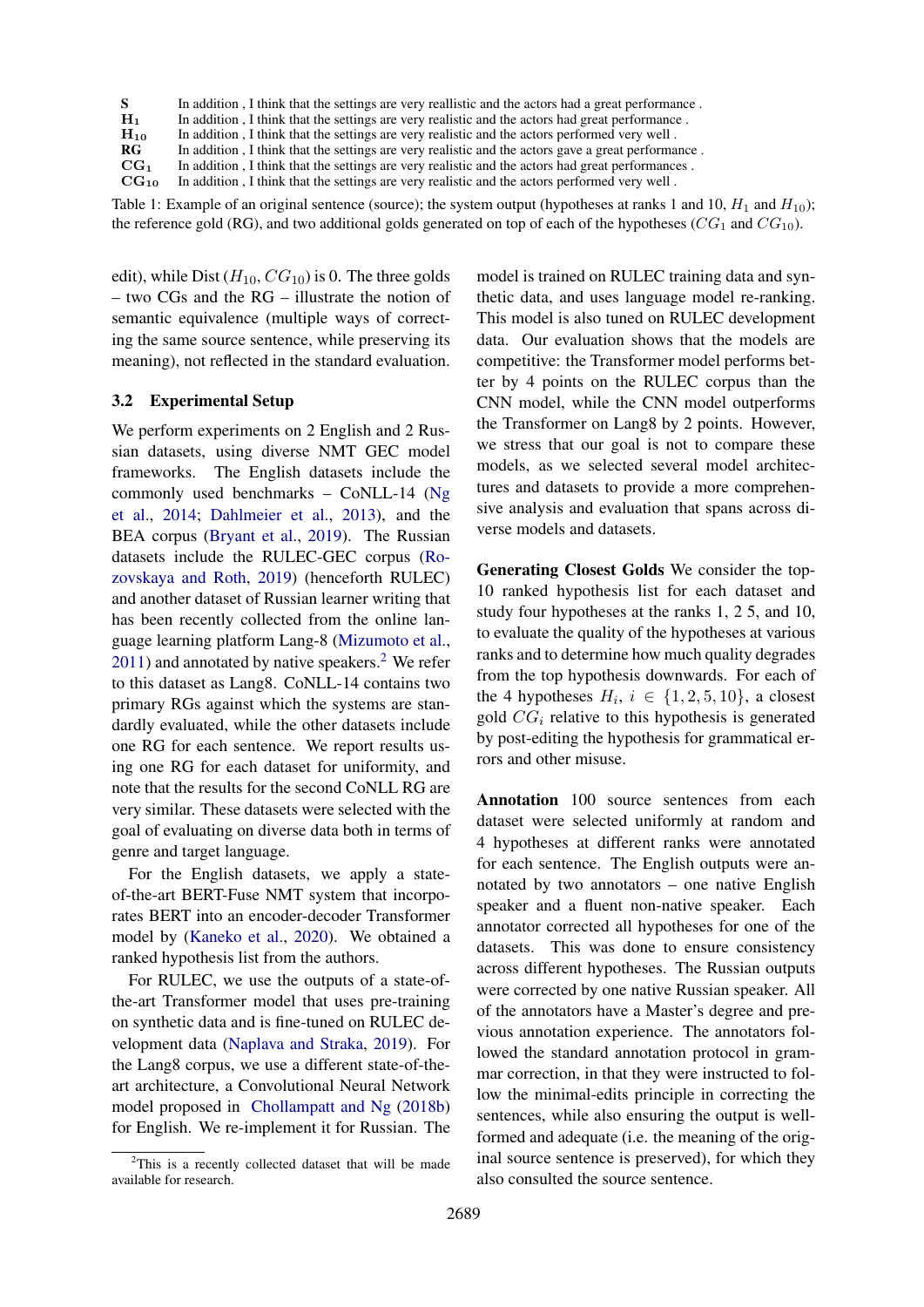### <span id="page-4-1"></span>4 Evaluating True System Performance

We start by evaluating each hypothesis output  $H_i$ for each dataset against reference gold RG and its corresponding closest gold  $CG_i$ . We show that evaluation relative to RG is always pessimistic and, given a hypothesis generated by a GEC system, there is always a much better gold.

#### <span id="page-4-0"></span>4.1 Reference Gold vs. Closest Gold

Table [2](#page-5-0) shows the results of evaluating each system hypothesis against reference golds and closest golds for two datasets – BEA (English) and RULEC (Russian). Results for all datasets are in Appendix (Table [7\)](#page-11-0). The CG result is significantly higher than the performance relative to RG in all cases. For the top hypothesis, the Fscores increase by 19 points on BEA and 17 points on RULEC. Improvements are greater for lowerranked hypotheses. The improvements for BEA are 34, 36, and 37, for ranks 2, 5 and 10, respectively, and for RULEC – 34, 28, and 31.

The most substantial changes occur in precision: between 23 and 41 points on BEA, and 24 and 40 for RULEC (similar changes for the other datasets). It should be emphasized that precision improvements relative to RG are greater for lower-ranked hypotheses. This is interesting and suggests that while lower-ranked hypotheses propose significantly more changes than the topranked one (see column "Proposed edits"), a lot of those edits are valid corrections, even though they are not recognized in RGs: observe that despite the fact that more edits are being proposed with lower hypotheses rank, the number of correct edits (shown in the table) relative to RG goes down. For instance, 84 out of 125 proposed edits are correct in BEA  $H_1$ , while only 75 out of 200 proposed are valid in  $H<sub>5</sub>$ . This is consistent across the datasets and indicates that *changes proposed in lower-ranked hypotheses are less likely to be included in the RGs*.

Recall is also improved in CGs relative to RGs, although not as dramatically. Recall increases by 10-25 points on CoNLL, 12-34 points for BEA, 7- 22 points for RULEC, and 2-12 points for Lang8.

The results in the table strongly indicate that the n-best list does not produce hypotheses of degrading quality. On the contrary, the precision of the proposed corrections remains impressively high (in most cases, well above 50 and often into 70 or 80), which is not reflected in the reference-

<span id="page-4-2"></span>

Figure 2: Performance by hypothesis rank (F-score) against Reference Gold (RG) vs. Closest Golds (CGs) generated specially for each hypothesis. Observe dramatic drop in performance between top hypothesis and the rest in RG evaluation, vs. stability in CG evaluation; and large gaps between scores even for the top hypotheses in RG vs. CG evaluations.

based evaluation scoring against a reference gold. We further illustrate the finding in Figure [2,](#page-4-2) where for each dataset, we show F-scores of the 4 hypotheses against RGs, and scores against their corresponding CGs. The first observation is that performances in the first group are much lower than in the second group for each corpus. But it is also clear that the first group shows strong degradation relative to the top-ranked hypothesis in the RG evaluation – performance goes down as you go from  $H_1$  to  $H_{10}$ , while in the second group the performance remains almost the same across the four hypotheses.

Further, as shown in Table [2,](#page-5-0) the number of correct edits is significantly higher when evaluated against CGs. For instance, the number of correct edits increases from 75 to 163 for BEA  $H_5$ , and from 48 to 105 for RULEC  $H_2$ . Additionally, the number of gold edits in CGs is much higher than in RGs, and is also greater for lower-ranked hypotheses. For instance, there are 202 golds edits in BEA RG, 217 edits in BEA  $CG<sub>1</sub>$  and 282 edits in BEA  $CG<sub>10</sub>$ . This is consistent across the datasets and suggests that *the edits proposed by the models are not necessarily the minimal edits that most of the GEC annotations adopt*. This may be why most of the proposed edits in the lower-ranked hypotheses are not found in the RGs. Table [8](#page-12-0) in Appendix also evaluates each hypothesis against CGs relative to the other hypotheses, showing that evaluation against CG always produces superior results.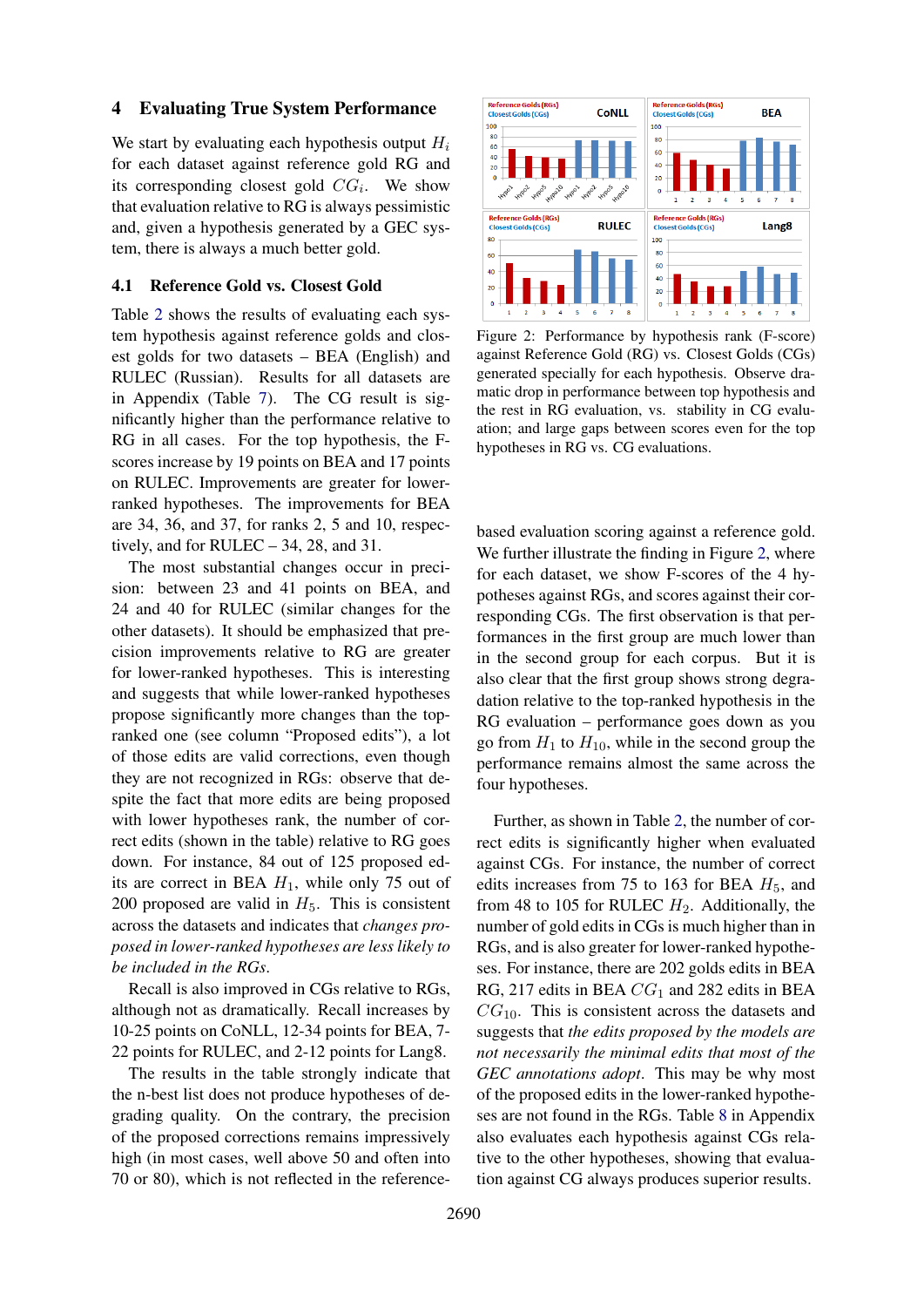<span id="page-5-0"></span>

| <b>Dataset</b> | Hypo     | Gold type       | P    | R    | F-score |         | <b>Edits</b>    |      |
|----------------|----------|-----------------|------|------|---------|---------|-----------------|------|
|                |          |                 |      |      |         | Correct | <b>Proposed</b> | Gold |
|                | $H_1$    | RG              | 65.9 | 40.1 | 58.4    | 84      | 125             | 202  |
|                |          | $CG_1$          | 88.4 | 52.5 | 77.8    | 114     | 125             | 217  |
|                | $H_2$    | RG              | 50.0 | 43.1 | 48.4    | 87      | 180             | 202  |
| <b>BEA</b>     |          | CG <sub>2</sub> | 87.8 | 66.4 | 82.5    | 158     | 180             | 238  |
|                | $H_5$    | RG              | 41.2 | 37.1 | 40.3    | 75      | 200             | 202  |
|                |          | $CG_5$          | 81.5 | 61.0 | 76.4    | 163     | 200             | 267  |
|                |          | RG              | 34.8 | 35.1 | 34.9    | 71      | 220             | 202  |
|                | $H_{10}$ | $CG_{10}$       | 75.0 | 59.6 | 71.3    | 168     | 220             | 282  |
|                | $H_1$    | RG              | 63.6 | 27.7 | 50.5    | 56      | 90              | 202  |
|                |          | $CG_1$          | 87.5 | 34.7 | 67.1    | 77      | 90              | 222  |
|                | $H_2$    | RG              | 34.8 | 23.8 | 31.8    | 48      | 144             | 202  |
| <b>RULEC</b>   |          | CG <sub>2</sub> | 74.5 | 43.4 | 65.1    | 105     | 144             | 242  |
|                |          | RG              | 29.2 | 24.3 | 28.0    | 49      | 174             | 202  |
|                | $H_5$    | $CG-H5$         | 61.6 | 41.6 | 56.2    | 109     | 174             | 262  |
|                |          | RG              | 24.0 | 21.3 | 23.4    | 43      | 194             | 202  |
|                | $H_{10}$ | $CG_{10}$       | 59.1 | 43.0 | 55.0    | 110     | 194             | 256  |

Table 2: Performance by hypothesis rank against reference gold (RG) and Closest Golds (CGs) generated specially for each hypothesis. For each hypothesis, number of correct, proposed, and gold edits relative to each reference (RG or CG) are also shown. Results for all the datasets are in Appendix (Table [7\)](#page-11-0).

#### 4.2 Quality Estimation with Edit Rate

We have shown above that the quality of the hypotheses does not degrade with rank, and in some cases hypotheses at lower ranks even result in higher F-score than the top-ranked hypothesis, when scored against CG, while the evaluation against RGs is strongly biased against lowerranked hypotheses. We now wish to evaluate hypotheses quality using the edit rate, i.e. the number of edits needed to fix the output hypothesis so that it matches its corresponding CG. This quality estimation approach that considers the number of edits required to "fix" the hypothesis is used in Machine Translation [\(Snover et al.,](#page-9-7) [2006\)](#page-9-7), where the quality of a system output is measured as the minimum number of edits needed to transform the system output so that it matches a reference. To this end, a "targeted" reference is created for a translated sentence, by editing the hypothesis until it is both fluent and has the same meaning as the (original) reference(s). The reason for this is that estimating quality against gold "non-targeted" reference ignores notions of semantic equivalence (see also Table [1\)](#page-3-0), thereby underestimating output quality. Thus, a targeted reference provides a more accurate measure of translation quality. [Chollam](#page-8-15)[patt and Ng](#page-8-15) [\(2018a\)](#page-8-15) proposed a quality estimation model for GEC that builds on this idea of measuring output quality as the number of edits required to fix the hypothesis. However, they make the strong assumption that, unlike in MT, in GEC targeted references need not be created, as RGs can be substituted for CGs, because both human annotators and automatic GEC systems are trained to make minimal changes. As we showed in the previous section, this is not the case and *using RGs severely underestimates system performance, and, as a consequence, post-editing effort*.

We now use CGs to estimate hypotheses quality in terms of post-editing effort in Table [3.](#page-6-1) We show the number of proposed edits, the number of correct edits relative to CG, and the number of gold edits in the corresponding CG. (The number of proposed, gold, and correct edits also appears in Tables [2](#page-5-0) and [7](#page-11-0) but is shown here in Table [3](#page-6-1) for convenience). The post-editing effort is shown in the last column, estimated as the number of edits required to make the hypothesis output fluent and grammatical, i.e. the edit distance between a hypothesis and its corresponding CG. The number of edits was computed automatically using the ERRANT tool [\(Bryant et al.,](#page-8-6) [2017\)](#page-8-6) that, given a pair of sentences (source, hypothesis), will produce a set of edits needed to transform the source into the target. The post-editing effort is not necessarily the smallest for the top hypothesis. In fact, on BEA, the smallest value is obtained for  $H<sub>2</sub>$  (55) edits), while  $H_1$  and  $H_{10}$  are similar (86 and 87). On the other datasets, there is no significant difference for the English datasets across the 4 different hypotheses, while on the Russian datasets there is slight degradation for hypotheses 5 and 10, while  $H_1$  and  $H_2$  are close. This supports our finding above that lower-ranked hypotheses are of high quality. As a side note, our post-edit estimation assumes that there are no errors that have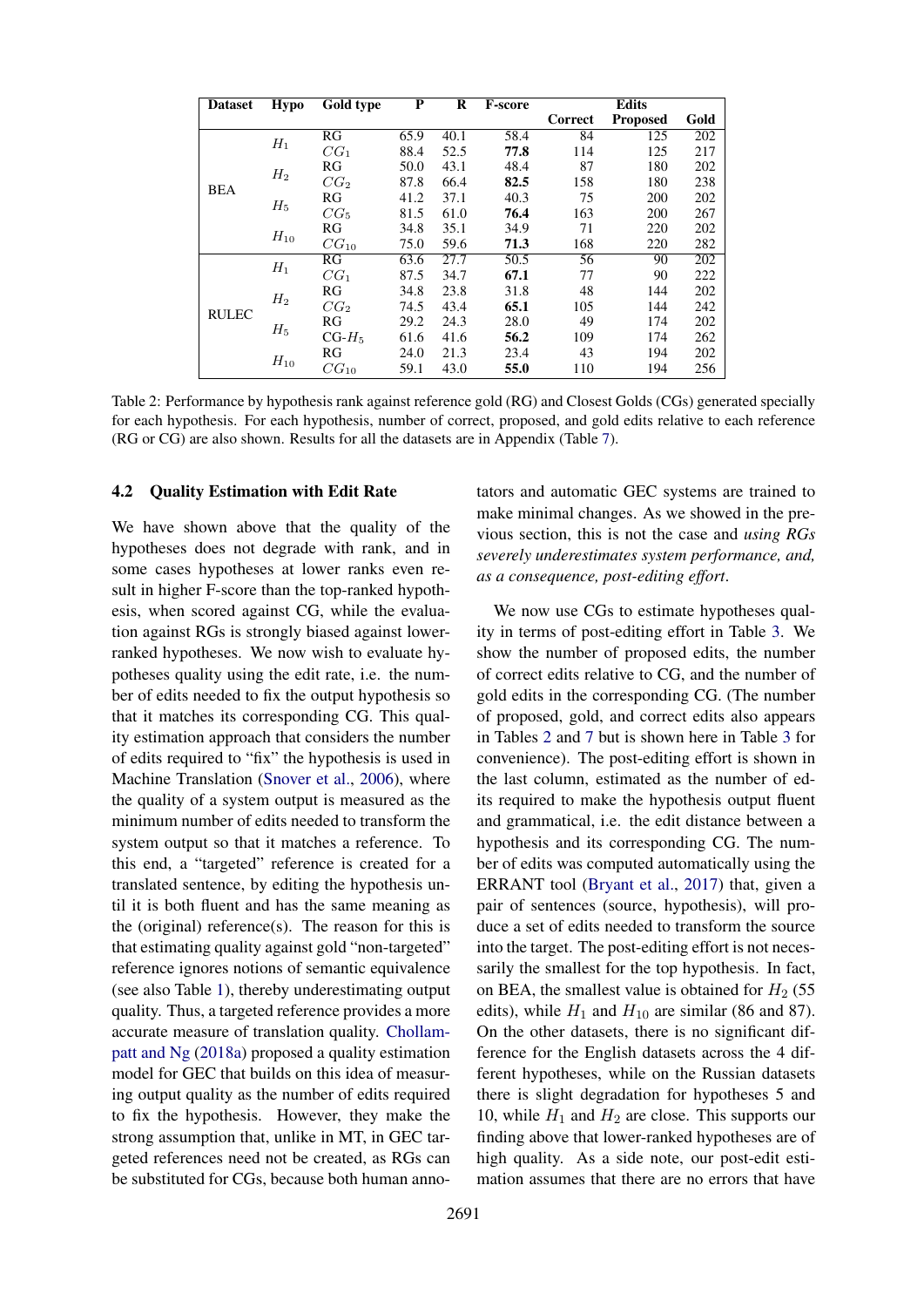<span id="page-6-1"></span>

| Dataset Hypo      |          |                                                                                                                                                                                                                     |     | <b>Edits</b> |     |
|-------------------|----------|---------------------------------------------------------------------------------------------------------------------------------------------------------------------------------------------------------------------|-----|--------------|-----|
|                   |          |                                                                                                                                                                                                                     |     |              |     |
|                   | $H_1$    | 156                                                                                                                                                                                                                 | 132 | 300          | 130 |
| CoNLL             | $H_2$    | 203                                                                                                                                                                                                                 | 160 | 349          | 159 |
|                   | $H_5$    | 239                                                                                                                                                                                                                 | 184 | 343          | 138 |
|                   | $H_{10}$ | 266                                                                                                                                                                                                                 | 196 | 349          | 142 |
|                   | $H_1$    | 125                                                                                                                                                                                                                 | 114 | 217          | 86  |
| <b>BEA</b>        | $H_2$    | 180                                                                                                                                                                                                                 | 158 | 238          | 55  |
|                   | $H_5$    | 200                                                                                                                                                                                                                 | 163 | 267          | 73  |
|                   | $H_{10}$ | Prop. Corr. Gold Post-Edit<br>220<br>168<br>282<br>90<br>88<br>222<br>105<br>144<br>242<br>109<br>262<br>174<br>194<br>110<br>256<br>98<br>65<br>252<br>186<br>117<br>287<br>105<br>298<br>214<br>225<br>109<br>312 | 87  |              |     |
|                   | $H_1$    |                                                                                                                                                                                                                     |     |              | 119 |
| <b>RULEC</b>      | $H_2$    |                                                                                                                                                                                                                     |     |              | 131 |
|                   | $H_5$    |                                                                                                                                                                                                                     |     |              | 173 |
|                   | $H_{10}$ |                                                                                                                                                                                                                     |     |              | 186 |
|                   | $H_1$    |                                                                                                                                                                                                                     |     |              | 168 |
|                   | $H_2$    |                                                                                                                                                                                                                     |     |              | 174 |
| Lang <sub>8</sub> | $H_5$    |                                                                                                                                                                                                                     |     |              | 215 |
|                   | $H_{10}$ |                                                                                                                                                                                                                     |     |              | 225 |

Table 3: Number of edits by hypothesis rank. We show the number of proposed edits, the number of correct edits relative to CG, the number of gold edits in CG, and the post-editing effort required to make the hypothesis fluent and grammatical, estimated as the number of edits between the hypothesis and its CG.

more impact than others. In Section [5,](#page-6-0) we actually show that the top-ranked hypotheses mostly contain changes on "simpler errors", and, arguably, the lower-ranked hypotheses might even involve less post-editing effort given the more complex errors they manage to fix.

### 4.3 Do GEC Systems Undercorrect?

We first compare the number of edits in each hypothesis to the number of edits in the original gold (Table [4\)](#page-6-2). The top-ranked hypothesis makes only a fraction of edits compared to RGs. Generally, RGs contain 2.5-3 more edits than the top-1 hypothesis. This is consistent with the analysis in [Choshen and Abend](#page-8-3) [\(2018b\)](#page-8-3) that shows that GEC systems are disincentivized to make corrections due to the low-coverage bias. What is notable, however, is that the number of edits substantially increases with the hypothesis rank. In particular, *the second-ranked hypothesis contains on average twice as many edits as the first one*, and the number of edits continues to increase. Hypotheses 5 and 10 contain a similar number of edits compared to the number of edits in RG. The under-correction issue is further studied in the next section.

<span id="page-6-2"></span>

| Hypo           | Number of edits proposed                |     |     |       |  |  |  |  |  |  |  |
|----------------|-----------------------------------------|-----|-----|-------|--|--|--|--|--|--|--|
|                | RULEC Lang8 BEA                         |     |     | CoNLL |  |  |  |  |  |  |  |
|                | $(2,646)$ $(2,260)$ $(2,103)$ $(2,665)$ |     |     |       |  |  |  |  |  |  |  |
| $H_1$          | 90                                      | 98  | 125 | 156   |  |  |  |  |  |  |  |
| H <sub>2</sub> | 144                                     | 186 | 180 | 203   |  |  |  |  |  |  |  |
| $H_5$          | 174                                     | 214 | 200 | 239   |  |  |  |  |  |  |  |
| $H_{10}$       | 194                                     | 225 | 220 | 266   |  |  |  |  |  |  |  |
| RG             | 202                                     | 232 | 202 | 289   |  |  |  |  |  |  |  |

Table 4: Number of proposed edits by hypothesis rank. For each corpus, total number of tokens is shown. The majority of edits are single-token replacements, deletions or insertions. The last row shows the number of gold edits in the *reference gold* for each dataset.

### <span id="page-6-0"></span>5 Edit Analysis by Hypothesis Rank

We now analyze and compare the edits in the topranked hypothesis and in  $H_{10}$ , in order to understand better how the edits differ with hypothesis rank. For the English datasets, we apply ER-RANT [\(Bryant et al.,](#page-8-6) [2017\)](#page-8-6) to extract edits using pairs of parallel sentences (source, hypothesis). ERRANT then uses English-language specific rules based on part-of-speech and linguistic knowledge to assign each edit its linguistic type, such as preposition, noun number, etc. We further group the edits into one of the following two categories: *spelling/grammar changes* and *lexical changes*. The first category includes punctuation, spelling, orthography, and grammatical corrections that typically require local context and small changes and are also limited in the number of candidate corrections. These include determiner errors, verb agreement and form, noun number and punctuation, and morphological changes. Lexical changes comprise the categories denoted by ERRANT as "Other", "Verb", "Noun", "Pronoun", "Adverb", which include mostly lexical errors, e.g. changing "get" to "earn", verb tense errors that require wider context and thus are trickier to correct. The number of edits by type is shown in Table [5.](#page-7-0) Lexical changes are marked with a (\*).

In the lower part of the table, we show the distribution of edits between the two categories: in CoNLL, spell/grammar changes account for 51.2% of all changes in the RG and for 74.3% in the top-ranked hypothesis. Lexical changes make up 48.8% in RG, while only 25.7% in the topranked hypothesis, although this number increases to 36.2% in the  $H_{10}$ . In BEA, 49.5% of RG edits are lexical, while in the top-ranked hypothesis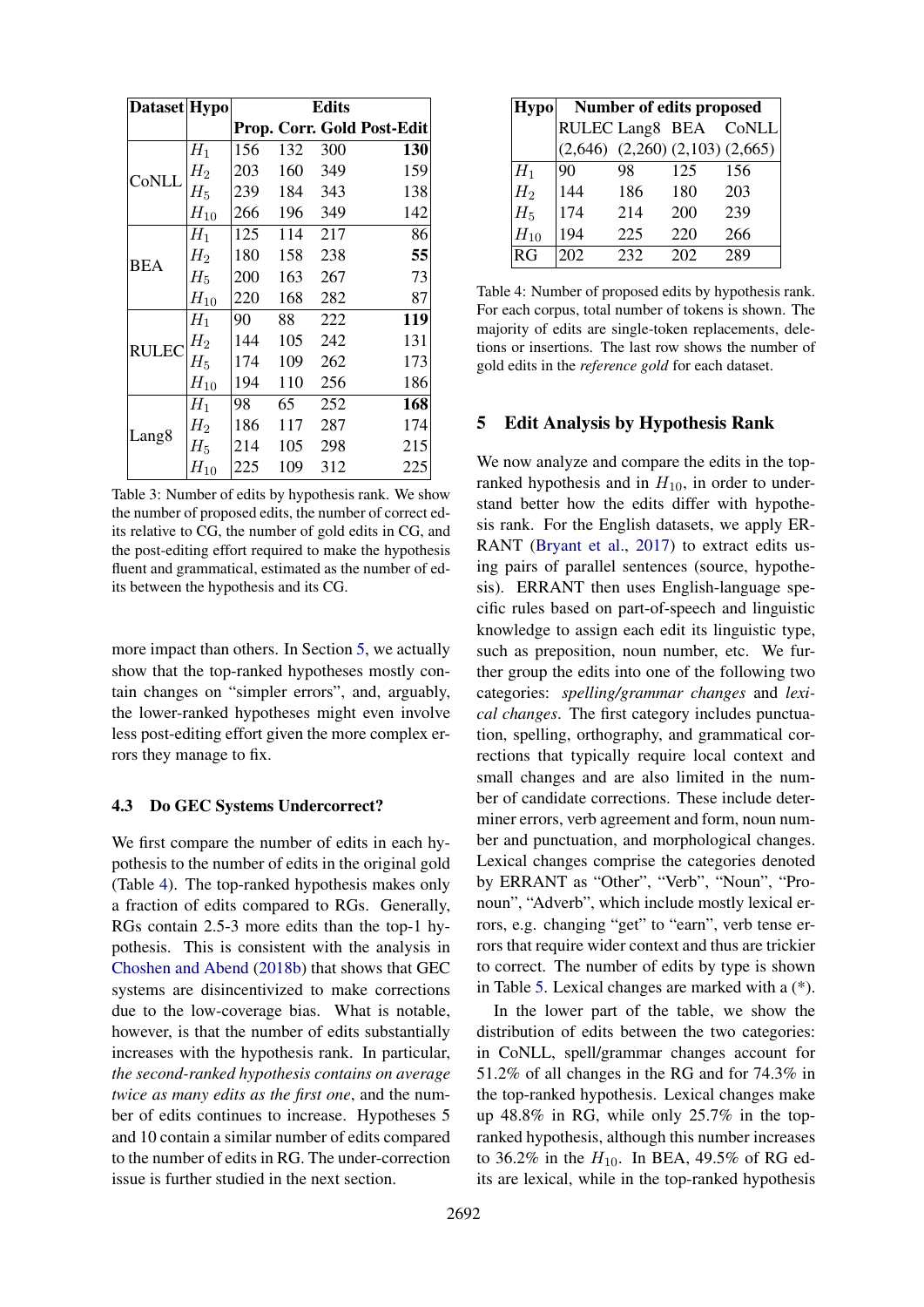<span id="page-7-1"></span>

Figure 3: Percentage of lexical edits with respect to total number of changes in reference gold,  $H_1$ , and  $H_{10}$ .

these account for 41.7% and that number goes up to 51.5% for the  $H_{10}$ .

Looking at the number of edits in each category, it can be observed, that the under-correction phenomenon (for the top-ranked hypothesis) is particularly pronounced for lexical errors. In the spellgrammar category, the number of proposed edits is very close to (or even exceeds) the number of edits of this type in RG in both datasets (the only exception is perhaps the punctuation errors). For example, 33 determiner errors are present in CoNLL RG, while there are 25 in  $H_1$ . In contrast, 37 errors of category "Other" are in RG for CoNLL but only 8 changes of this type are in the top-ranked hypothesis. In fact, in both CoNLL and BEA, in the top-ranked hypotheses, the majority of the changes are minimal/local changes (74.3% in the CoNLL dataset and 58.3% in the BEA dataset).

We perform a similar analysis for the Russian datasets, where the edits are classified manually by our annotator (due to lack of automatic tool). We find similar behavior (see Appendix [A\)](#page-10-0). However, in the most challenging categories (lexical and "Other"), which both comprise word changes, the situation is more severe: the top-ranked hypothesis proposes 0 changes. Overall, the undercorrection phenomenon for lexical errors is more pronounced for the Russian language.

Overall, the under-correction phenomenon is especially pronounced for top hypotheses in the lexical error category. The percentage of lexical edits with respect to the total number of edits in the RG and CGs is much higher than in the top hypotheses. Thus, under-correction is mostly a problem for lexical errors, but is partially rectified in the lower-ranked hypotheses, illustrated in Figure [3](#page-7-1) that shows the percentage of lexical edits in RG,  $H_1$ , and  $H_{10}$  for each dataset.

<span id="page-7-0"></span>

| <b>Edit type</b>                           |    | <b>CoNLL</b>   |                               |    | <b>BEA</b>     |                 |  |
|--------------------------------------------|----|----------------|-------------------------------|----|----------------|-----------------|--|
|                                            | RG | $H_1$          | $H_{10}$                      | RG | $H_1$          | $H_{10}$        |  |
| Spell/Orth                                 | 10 | 21             | 23                            | 16 | 12             | 4               |  |
| Punc                                       | 9  | 3              | 19                            | 35 | 12             | $30$            |  |
| Noun number                                | 19 | 25             | 35                            | 7  | 8              | 14              |  |
| Det                                        | 33 | 25             | 52                            | 22 | 21             | 28              |  |
| Verb agr.                                  | 14 | 15             | 13                            | 3  | 3              | $\overline{2}$  |  |
| Verb form                                  | 15 | 13             | 10                            | 7  | 5              | $6\vert$        |  |
| Morph.                                     | 6  | 5              | 5                             | 5  | 6              | $\vert 6 \vert$ |  |
| Prep*                                      | 18 | 14             | 21                            | 22 | 9              | 24              |  |
| Verb tense*                                | 18 | 7              | 17                            | 11 | 8              | 19              |  |
| Other*                                     | 37 | 8              | 25                            | 37 | 19             | 38              |  |
| Verb*                                      | 12 | 3              | 9                             | 10 | 5              | 6               |  |
| Noun*                                      | 4  | 1              | 9                             | 9  | $\overline{c}$ | 6               |  |
| Pronoun*                                   | 6  | 3              | 6                             | 4  | $\overline{2}$ | $\overline{3}$  |  |
| Adverb*                                    | 5  | $\overline{0}$ | $\overline{0}$                | 3  | 3              | 10              |  |
| Spell/grammar (%) 51.2 74.3 63.8 50.5 58.3 |    |                |                               |    |                | 48.5            |  |
| Lex. changes $(\%)$                        |    |                | 48.8 25.7 36.2 49.5 41.7 51.5 |    |                |                 |  |

Table 5: Proposed edits and gold RG edits by type and hypothesis rank on the English datasets. \* marks lexical changes.

## 6 Discussion

We study the current evaluation and training schema in GEC, using 4 datasets in 2 languages and several state-of-the-art model architectures. We make several observations. First, we show that the quality of the systems is significantly better than we think, when we evaluate relative to the closest gold vs. reference gold. And the reason is there are many golds and we show that there is always a gold that is close to the prediction, and we should take this result as the actual performance of the model. $3$  Moreover, as we showed, using the CGs provides additional knowledge about the type of errors various hypotheses generate, further guiding the community towards developing additional insights that can be used also in targeting specific models for specific users (based on their abilities, for example). Our second observation is that the top hypothesis is not actually better than the lower-ranked hypotheses in the 10-best list, even though the current evaluations are strongly biased towards the top hypothesis. Third, because

<span id="page-7-2"></span><sup>&</sup>lt;sup>3</sup>In fact, given that sentence-level ensembles computed via multiple references were shown to perform much better than a single hypothesis [\(Bryant and Ng,](#page-8-2) [2015\)](#page-8-2), already indicates the existence of better golds, since a sentence-based combination of reference gold is a gold by itself. We claim, though, that even this underestimates the true performance, as shown in our evaluation relative to the CGs.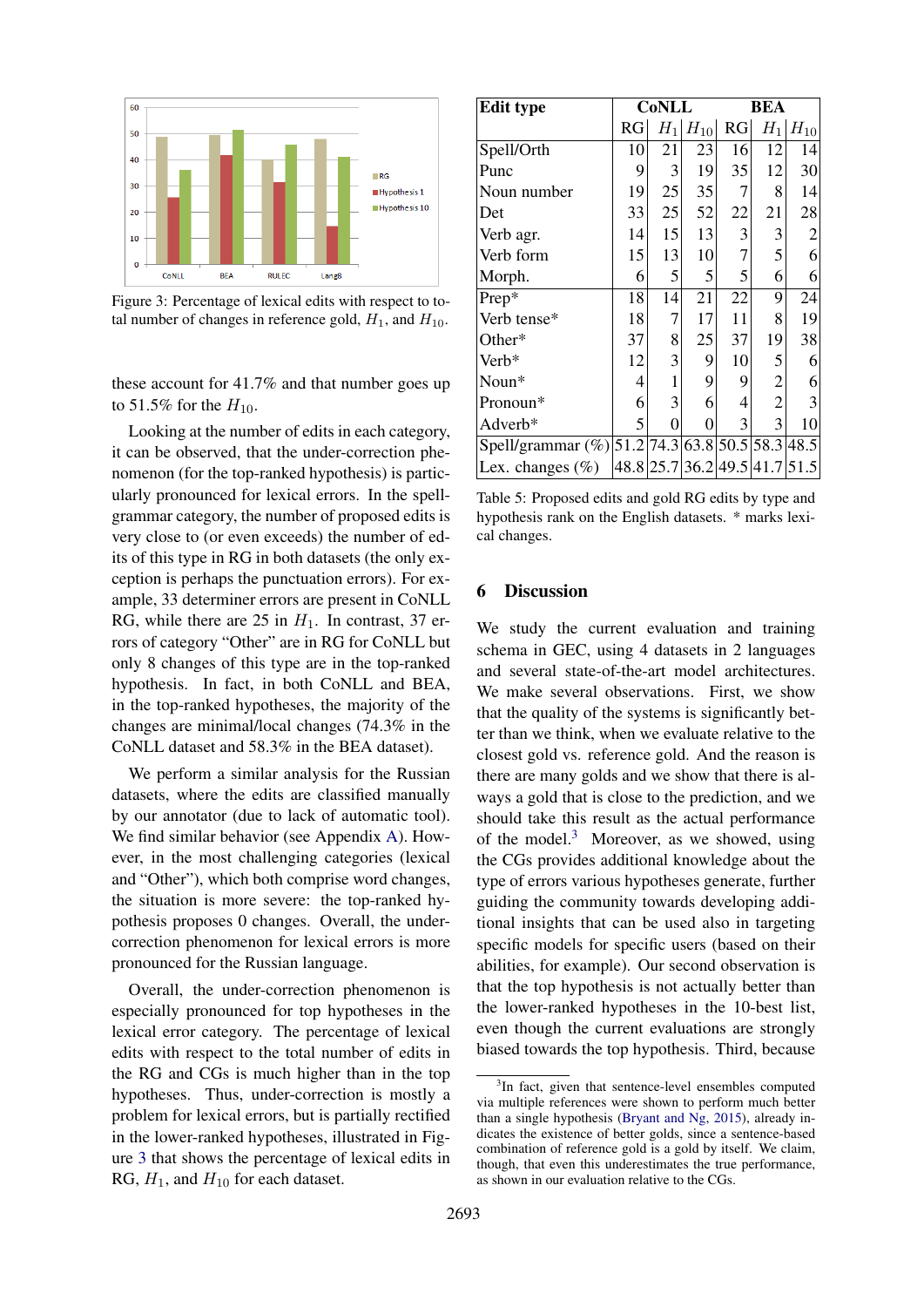of the way we train, lower-ranked hypotheses relative to the reference gold are as good or sometimes qualitatively better than the top hypothesis because of the diversity of the type of mistakes that they attempt to correct.

### Recommendations based on the paper findings

We view this paper as an analysis paper that we hope can contribute to a better understanding of the current issues in the GEC field. We hope that the proposed analysis can give an opportunity to researchers to think about directions for addressing these issues. That said, we believe that our results may serve as a preliminary proposal for developing better ways for evaluating for GEC systems, and would like to outline several recommendations based on our findings. We believe the findings should be useful for thinking about how to modify the training and tuning paradigm in GEC.

Regarding training and tuning, the current schema of using learner texts with single RGs hinders development of GEC systems that, as we show, can potentially address more complex linguistic phenomena and language misuse. For training and tuning, perhaps, it would make sense to generate multiple references by creating additional references that contain paraphrases of the original gold reference. In terms of evaluation, the findings might inspire researchers to think of better ways to evaluate GEC system outputs. For example, instead of computing exact match, we could include paraphrases so as not to penalize hypotheses that propose more liberal sentencerewrites. A different approach might be to choose lower-ranked hypotheses, since they are as good, and they have some other useful properties, such as the language phenomena they are able to correct that the top hypothesis cannot.

### Acknowledgments

We thank the annotators Mikhail Khabas and Maxwell White. We thank the reviewers for their comments. This work was supported by Contract FA8750-19-2-0201 with the US Defense Advanced Research Projects Agency (DARPA).

### **References**

<span id="page-8-10"></span>C. Bryant, M. Felice, Ø. Andersen, and T. Briscoe. 2019. The BEA-19 shared task on grammatical error correction. In *Proceedings of the ACL Workshop on Innovative Use of NLP for Building Educational Applications (BEA-19)*.

- <span id="page-8-6"></span>C. Bryant, M. Felice, and T. Briscoe. 2017. Automatic annotation and evaluation of error types for grammatical error correction. In *ACL*.
- <span id="page-8-2"></span>C. Bryant and H. T. Ng. 2015. How far are we from fully automatic high quality grammatical error correction? In *ACL*.
- <span id="page-8-0"></span>M. Chodorow, M. Dickinson, R. Israel, and J. Tetreault. 2012. Problems in evaluating grammatical error detection systems. In *Proceedings of COLING*.
- <span id="page-8-15"></span>S. Chollampatt and H.T. Ng. 2018a. Neural quality estimation of grammatical error correction. In *EMNLP*.
- <span id="page-8-14"></span>Shamil Chollampatt and Hwee Tou Ng. 2018b. A multilayer convolutional encoder-decoder neural network for grammatical error correction. In *Proceedings of the AAAI*. Association for the Advancement of Artificial Intelligence.
- <span id="page-8-4"></span>L. Choshen and O. Abend. 2018a. Automatic metric validation for grammatical error correction. In *ACL*.
- <span id="page-8-3"></span>L. Choshen and O. Abend. 2018b. Inherent biases in reference-based evaluation for grammatical error correction and text simplification. In *ACL*.
- <span id="page-8-5"></span>D. Dahlmeier and H. T. Ng. 2012. A beam-search decoder for grammatical error correction. In *Proceedings of EMNLP-CoNLL*.
- <span id="page-8-9"></span>Daniel Dahlmeier, Hwee Tou Ng, and Siew Mei Wu. 2013. [Building a large annotated corpus of learner](http://www.aclweb.org/anthology/W13-1703) [english: The nus corpus of learner english.](http://www.aclweb.org/anthology/W13-1703) In *Proceedings of the Eighth Workshop on Innovative Use of NLP for Building Educational Applications*, pages 22–31, Atlanta, Georgia. Association for Computational Linguistics.
- <span id="page-8-1"></span>M. Felice and T. Briscoe. 2015. Towards a standard evaluation method for grammatical error detection and correction. In *NAACL-HLT*.
- <span id="page-8-7"></span>R. Grundkiewicz, M. Junczys-Dowmunt, and E. Gillian. 2015. Human evaluation of grammatical error correction systems. In *EMNLP*.
- <span id="page-8-12"></span>M. Kaneko, M. Mita, S. Kiyono, J. Suzuki, and K. Inui. 2020. Encoder-decoder models can benefit from pre-trained masked language models in grammatical error correction. In *ACL*.
- <span id="page-8-11"></span>T. Mizumoto, M. Komachi, M. Nagata, and Y. Matsumoto. 2011. Mining revision log of language learning SNS for automated japanese error correction of second language learners. In *IJCNLP*.
- <span id="page-8-13"></span>J. Naplava and M. Straka. 2019. Grammatical error correction in low-resource scenarios. In *W-NUT Workshop*.
- <span id="page-8-8"></span>C. Napoles, M. Nǎdejde, and J. Tetreault. 2019. Enabling robust grammatical error correction in new domains: Data sets, metrics, and analyses. In *Transactions of ACL*.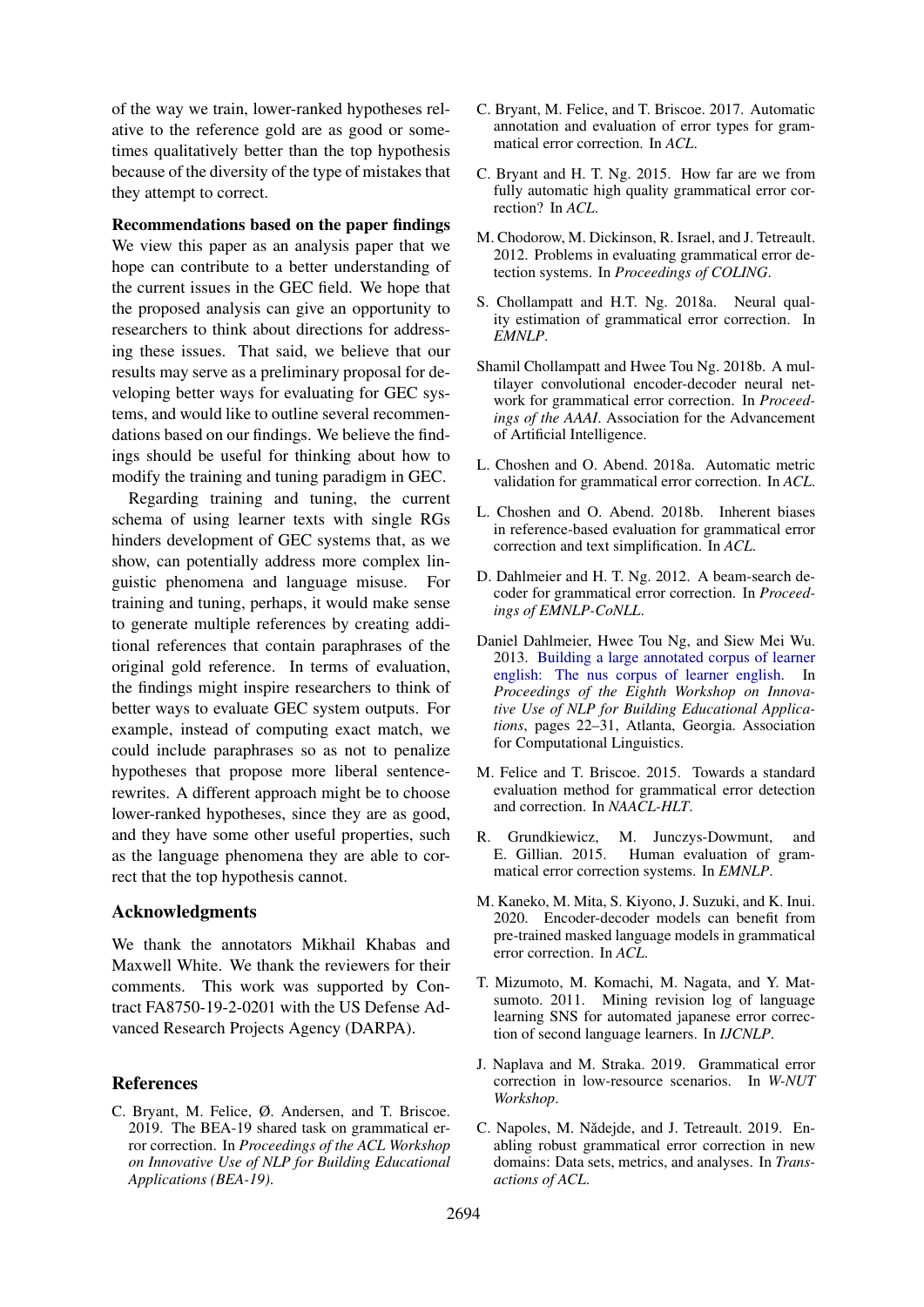- <span id="page-9-1"></span>C. Napoles, K. Sakaguchi, M. Post, and J. Tetreault. 2015. Ground truth for grammatical error correction metrics. In *ACL*.
- <span id="page-9-5"></span>Courtney Napoles, Keisuke Sakaguchi, and Joel Tetreault. 2017. [Jfleg: A fluency corpus and bench](http://www.aclweb.org/anthology/E17-2037)[mark for grammatical error correction.](http://www.aclweb.org/anthology/E17-2037) In *Proceedings of the 15th Conference of the European Chapter of the Association for Computational Linguistics: Volume 2, Short Papers*, pages 229–234, Valencia, Spain. Association for Computational Linguistics.
- <span id="page-9-3"></span>H. T. Ng, S. M. Wu, Y. Wu, Ch. Hadiwinoto, and J. Tetreault. 2013. The CoNLL-2013 shared task on grammatical error correction. In *Proceedings of CoNLL: Shared Task*.
- <span id="page-9-4"></span>Hwee Tou Ng, Siew Mei Wu, Ted Briscoe, Christian Hadiwinoto, Raymond Hendy Susanto, and Christopher Bryant. 2014. [The conll-2014 shared task on](http://www.aclweb.org/anthology/W14-1701) [grammatical error correction.](http://www.aclweb.org/anthology/W14-1701) In *Proceedings of the Eighteenth Conference on Computational Natural Language Learning: Shared Task*, pages 1–14, Baltimore, Maryland. Association for Computational Linguistics.
- <span id="page-9-2"></span>K. Papineni, S. Roukos, T. Ward, and W.-J. Zhu. 2002. BLEU: a method for automatic evaluation of machine translation. In *ACL*.
- <span id="page-9-6"></span>A. Rozovskaya and D. Roth. 2019. Grammar error correction in morphologically-rich languages: The case of russian. In *Transactions of ACL*.
- <span id="page-9-0"></span>K. Sakaguchi, C. Napoles, M. Post, and J. Tetreault. 2016. Reassessing the goals of grammatical error correction: Fluency instead of grammaticality. In *Transactions of ACL*.
- <span id="page-9-7"></span>M. Snover, B. Dorr, R. Schwartz, L. Micciulla, and J. Makhoul. 2006. A study of translation edit rate with targeted human annotation. In *Association for Machine Translation in the Americas*.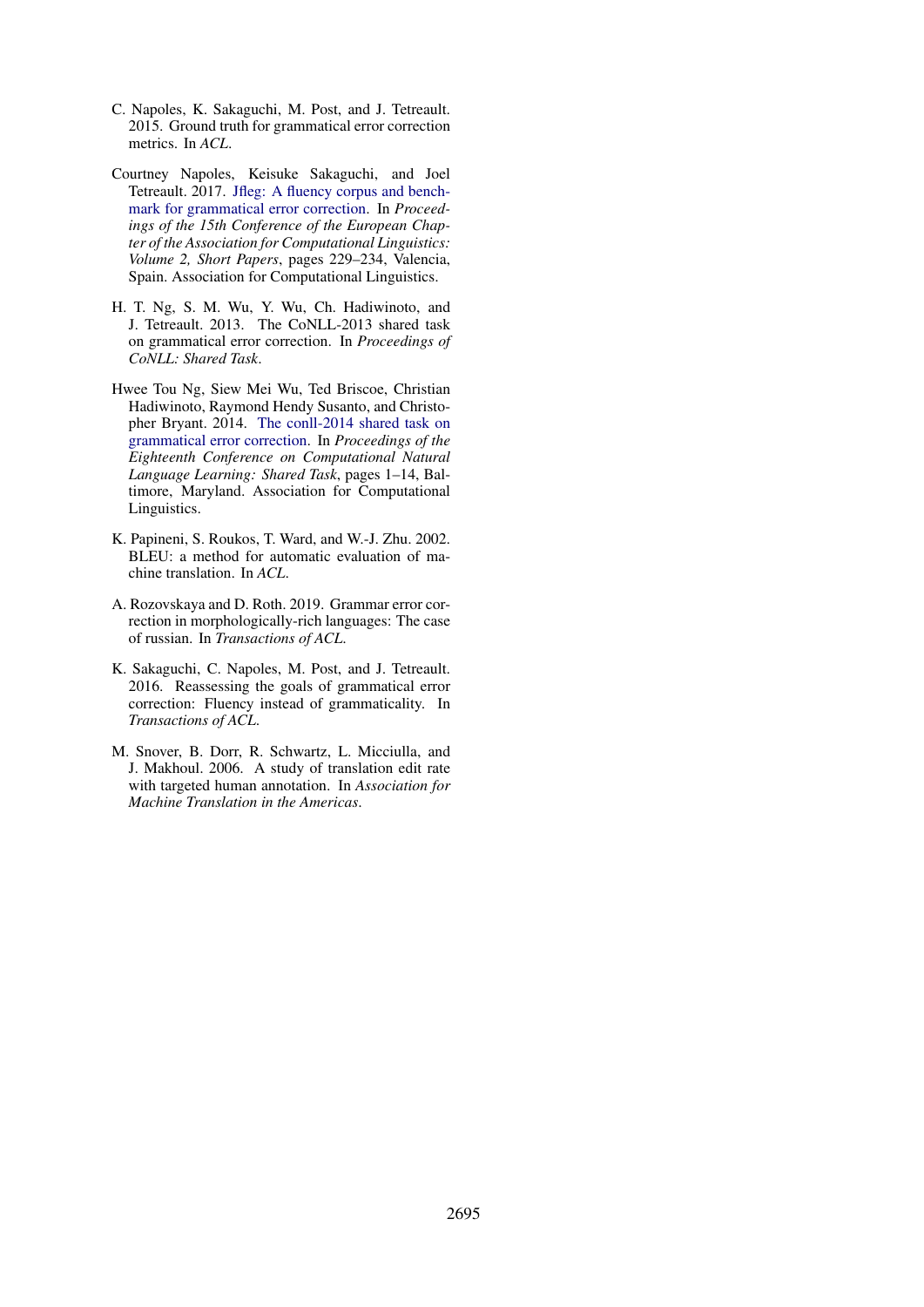## <span id="page-10-0"></span>A Edit Analysis for the Russian Datasets

For the Russian corpora, since there is no automated tool that classifies edits by type, we manually classify the edits in the hypotheses and RGs. We first extract all proposed edits using the ER-RANT tool (The errant tool both extracts edits given a pair of sentences, and classifies these by type). The edit-extraction component is languageindependent, whereas the type-classification is English-based). These edits are then manually classified into one of the grammar categories relevant for Russian. We use the error classification schema in [Rozovskaya and Roth](#page-9-6) [\(2019\)](#page-9-6) but combine certain types, e.g. we group together noun and adjective case errors, verb tense/aspect errors, and noun and adjective number errors. Unlike English, Russian does not have determiner errors. We similarly group the error type into two categories, spelling/grammar and lexical. However, we assign the noun/adjective number errors and morphology errors to the second group (lexical), as we expect these to display more variability due to the number of of different endings for adjective/noun number because of declensions and gender, and the large number of morphological variants compared to English. The statistics are shown in Table [6.](#page-10-1)

First, observe that the distribution in the gold references of lexical and spelling/grammar changes in the lower part of the table is similar to the English datasets. 40% or more of all gold edits are lexical. In the top-ranked hypothesis, only 31.5% and 14.6% of edits in RULEC and Lang8, respectively are of this type. This is similar to the results for the English datasets in Table [5,](#page-7-0) however in the most challenging categories (lexical and "other"), which both comprise word changes, the situation is more severe: the top-ranked hypothesis proposes 0 changes. Overall, the undercorrection phenomenon is more pronounced for the Russian language.

# B Additional Results for All Datasets

<span id="page-10-1"></span>

| Edit                         |                 | <b>RULEC</b> |                               |                 | Lang <sub>8</sub> |          |  |
|------------------------------|-----------------|--------------|-------------------------------|-----------------|-------------------|----------|--|
| type                         | RG <sub>l</sub> |              | $H_1 H_{10} $                 | RG <sub>l</sub> | $H_1$             | $H_{10}$ |  |
| Spell                        | 40              | 29           | 35                            | 53              | 44                | 54       |  |
| Noun/adj. case, gender, num. | 46              | 20           | 43                            | 39              | 19                | 29       |  |
| Verb agr.                    | 5               |              | 4                             | 6               | 5                 |          |  |
| Punc                         | 24              | 17           | 32                            | 16              | 11                | 34       |  |
| $Prep*$                      | 11              | 6            | 18                            | 14              | 6                 | 23       |  |
| Verb tense/aspect*           | 6               | 3            | 20                            | 12              |                   | 20       |  |
| Noun/adj. num.*              |                 |              | 17                            | 13              | 4                 | 23       |  |
| Morph.*                      | 15              | 5            | 13                            | 19              | 4                 | 15       |  |
| Lexical*                     | 30              | $\theta$     | 13                            | 30              | 0                 |          |  |
| Other changes*               | 20              | 0            | 4                             | 32              |                   | 12       |  |
| Spell/grammar $(\%)$         |                 |              | 59.7 68.5 54.2 52.1           |                 | 85.4 58.8         |          |  |
| Lex.changes $(\% )$          |                 |              | 40.3 31.5 45.8 47.9 14.6 41.2 |                 |                   |          |  |

Table 6: Proposed edits and gold RG edits by type and hypothesis rank on the Russian datasets. \* marks lexical changes.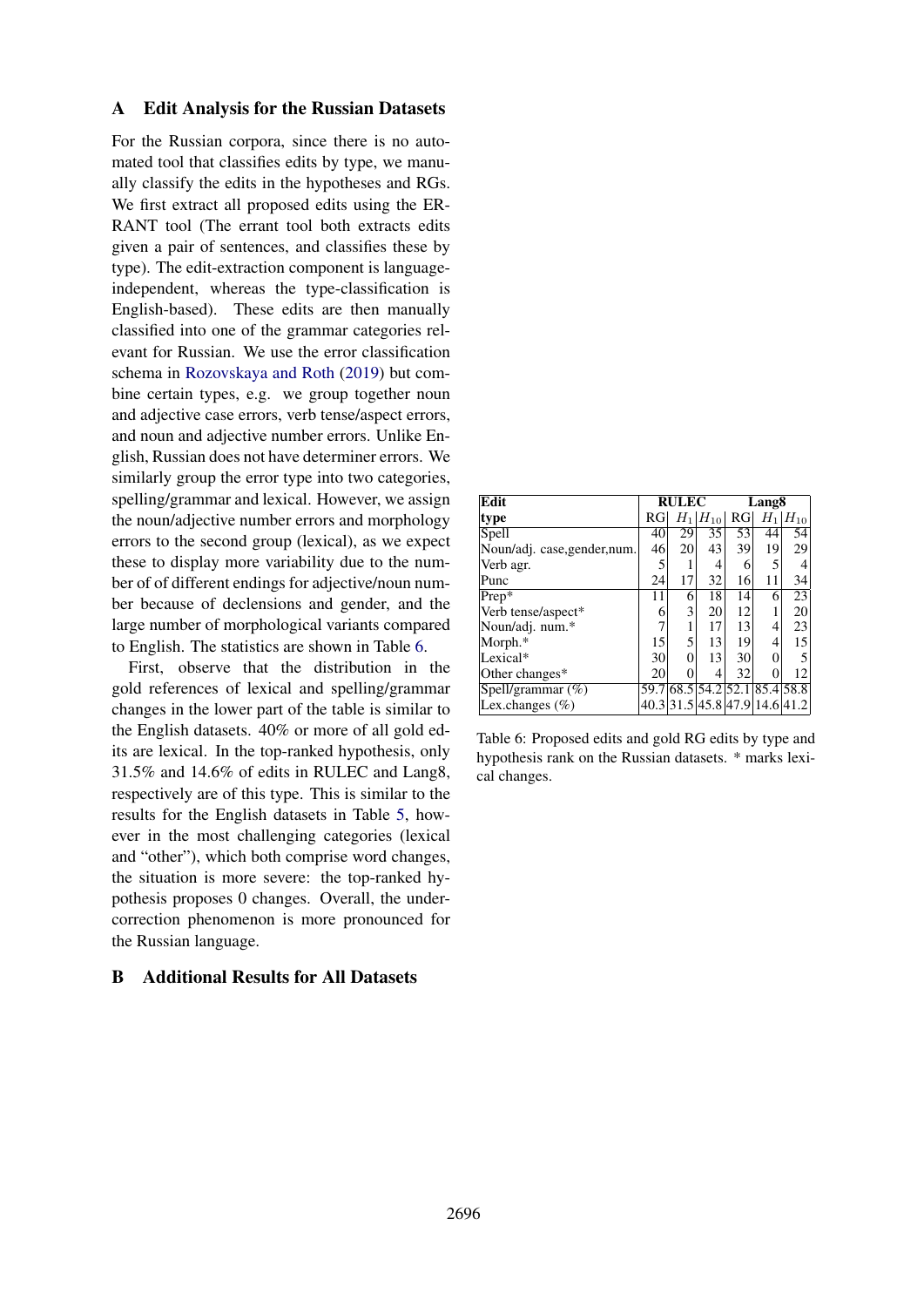<span id="page-11-0"></span>

| <b>Dataset</b>    | <b>Hypo</b>     | <b>Gold type</b>   | ${\bf P}$       | $\mathbf R$                                                                                                                                                                                                                                                                                                                                                                                                                                                                                                                                                                                                                                                                                                                                                          | F-score          |                | <b>Proposed edits</b> |      |     |
|-------------------|-----------------|--------------------|-----------------|----------------------------------------------------------------------------------------------------------------------------------------------------------------------------------------------------------------------------------------------------------------------------------------------------------------------------------------------------------------------------------------------------------------------------------------------------------------------------------------------------------------------------------------------------------------------------------------------------------------------------------------------------------------------------------------------------------------------------------------------------------------------|------------------|----------------|-----------------------|------|-----|
|                   |                 |                    |                 |                                                                                                                                                                                                                                                                                                                                                                                                                                                                                                                                                                                                                                                                                                                                                                      |                  | <b>Correct</b> | <b>Proposed</b>       | Gold |     |
|                   | ${\cal H}_1$    | RG                 | 66.7            | $\overline{55.9}$<br>98<br>33.9<br>44.0<br>132<br>73.0<br>29.8<br>42.8<br>86<br>160<br>44.0<br>73.0<br>40.3<br>92<br>31.8<br>53.6<br>184<br>72.6<br>31.1<br>90<br>37.6<br>56.2<br>71.4<br>196<br>40.1<br>84<br>58.4<br>52.5<br>77.8<br>114<br>43.1<br>48.4<br>87<br>66.4<br>82.5<br>158<br>37.1<br>40.3<br>75<br>61.0<br>76.4<br>163<br>35.1<br>71<br>34.9<br>168<br>59.6<br>71.3<br>$\overline{56}$<br>27.7<br>50.5<br>77<br>34.7<br>67.1<br>48<br>23.8<br>31.8<br>65.1<br>105<br>43.4<br>49<br>24.3<br>28.0<br>56.2<br>109<br>41.6<br>21.3<br>23.4<br>43<br>43.0<br>55.0<br>110<br>24.1<br>56<br>46.7<br>25.8<br>65<br>51.8<br>66<br>28.5<br>34.8<br>40.8<br>57.9<br>117<br>56<br>24.1<br>27.6<br>34.9<br>46.5<br>105<br>23.7<br>55<br>27.3<br>34.9<br>48.1<br>109 | $\overline{156}$ | 289            |                       |      |     |
|                   |                 | CG <sub>1</sub>    | 87.4            |                                                                                                                                                                                                                                                                                                                                                                                                                                                                                                                                                                                                                                                                                                                                                                      |                  |                | 156                   | 300  |     |
|                   | $H_2$           | RG                 | 48.0            |                                                                                                                                                                                                                                                                                                                                                                                                                                                                                                                                                                                                                                                                                                                                                                      |                  |                | 203                   | 289  |     |
|                   | CoNLL           |                    | CG <sub>2</sub> | 87.4                                                                                                                                                                                                                                                                                                                                                                                                                                                                                                                                                                                                                                                                                                                                                                 |                  |                |                       | 203  | 349 |
|                   | $\mathcal{H}_5$ | RG                 | 43.2            |                                                                                                                                                                                                                                                                                                                                                                                                                                                                                                                                                                                                                                                                                                                                                                      |                  |                | 239                   | 289  |     |
|                   |                 | $CG_5$             | 79.7            |                                                                                                                                                                                                                                                                                                                                                                                                                                                                                                                                                                                                                                                                                                                                                                      |                  |                | 239                   | 343  |     |
|                   | $H_{10}$        | RG                 | 39.6            |                                                                                                                                                                                                                                                                                                                                                                                                                                                                                                                                                                                                                                                                                                                                                                      |                  |                | 266                   | 289  |     |
|                   |                 | $CG_{10}$          | 76.6            |                                                                                                                                                                                                                                                                                                                                                                                                                                                                                                                                                                                                                                                                                                                                                                      |                  |                | 266                   | 349  |     |
|                   | $\mathcal{H}_1$ | RG                 | 65.9            |                                                                                                                                                                                                                                                                                                                                                                                                                                                                                                                                                                                                                                                                                                                                                                      |                  |                | 125                   | 202  |     |
|                   |                 | CG <sub>1</sub>    | 88.4            |                                                                                                                                                                                                                                                                                                                                                                                                                                                                                                                                                                                                                                                                                                                                                                      |                  |                | 125                   | 217  |     |
|                   | $H_2$           | RG                 | 50.0            |                                                                                                                                                                                                                                                                                                                                                                                                                                                                                                                                                                                                                                                                                                                                                                      |                  |                | 180                   | 202  |     |
| <b>BEA</b>        |                 | CG <sub>2</sub>    | 87.8            |                                                                                                                                                                                                                                                                                                                                                                                                                                                                                                                                                                                                                                                                                                                                                                      |                  |                | 180                   | 238  |     |
|                   | $\mathcal{H}_5$ | RG                 | 41.2            |                                                                                                                                                                                                                                                                                                                                                                                                                                                                                                                                                                                                                                                                                                                                                                      |                  |                | 200                   | 202  |     |
|                   |                 | $CG_5$             | 81.5            |                                                                                                                                                                                                                                                                                                                                                                                                                                                                                                                                                                                                                                                                                                                                                                      |                  |                | 200                   | 267  |     |
|                   |                 | RG                 | 34.8            |                                                                                                                                                                                                                                                                                                                                                                                                                                                                                                                                                                                                                                                                                                                                                                      |                  |                | 220                   | 202  |     |
|                   | $H_{10}$        | $CG_{10}$          | 75.0            |                                                                                                                                                                                                                                                                                                                                                                                                                                                                                                                                                                                                                                                                                                                                                                      |                  |                | 220                   | 282  |     |
|                   | $H_1$           | RG                 | 63.6            |                                                                                                                                                                                                                                                                                                                                                                                                                                                                                                                                                                                                                                                                                                                                                                      |                  |                | 90                    | 202  |     |
|                   |                 | CG <sub>1</sub>    | 87.5            |                                                                                                                                                                                                                                                                                                                                                                                                                                                                                                                                                                                                                                                                                                                                                                      |                  |                | 90                    | 222  |     |
|                   | $H_2$           | RG                 | 34.8            |                                                                                                                                                                                                                                                                                                                                                                                                                                                                                                                                                                                                                                                                                                                                                                      |                  |                | 144                   | 202  |     |
| <b>RULEC</b>      |                 | CG <sub>2</sub>    | 74.5            |                                                                                                                                                                                                                                                                                                                                                                                                                                                                                                                                                                                                                                                                                                                                                                      |                  |                | 144                   | 242  |     |
|                   | $\mathcal{H}_5$ | RG                 | 29.2            |                                                                                                                                                                                                                                                                                                                                                                                                                                                                                                                                                                                                                                                                                                                                                                      |                  |                | 174                   | 202  |     |
|                   |                 | ${\cal C}G_5$      | 61.6            |                                                                                                                                                                                                                                                                                                                                                                                                                                                                                                                                                                                                                                                                                                                                                                      |                  |                | 174                   | 262  |     |
|                   | $H_{10}$        | RG                 | 24.0            |                                                                                                                                                                                                                                                                                                                                                                                                                                                                                                                                                                                                                                                                                                                                                                      |                  |                | 194                   | 202  |     |
|                   |                 | $CG_{10}$          | 59.1            |                                                                                                                                                                                                                                                                                                                                                                                                                                                                                                                                                                                                                                                                                                                                                                      |                  |                | 194                   | 256  |     |
|                   | $H_1$           | RG                 | 60.9            |                                                                                                                                                                                                                                                                                                                                                                                                                                                                                                                                                                                                                                                                                                                                                                      |                  |                | 98                    | 232  |     |
|                   |                 | $CG_1$             | 69.2            |                                                                                                                                                                                                                                                                                                                                                                                                                                                                                                                                                                                                                                                                                                                                                                      |                  |                | 98                    | 252  |     |
|                   | $H_2$           | RG                 | 36.9            |                                                                                                                                                                                                                                                                                                                                                                                                                                                                                                                                                                                                                                                                                                                                                                      |                  |                | 186                   | 232  |     |
|                   |                 | CG <sub>2</sub>    | 64.6            |                                                                                                                                                                                                                                                                                                                                                                                                                                                                                                                                                                                                                                                                                                                                                                      |                  |                | 186                   | 287  |     |
| Lang <sub>8</sub> | $H_5$           | RG                 | 28.6            |                                                                                                                                                                                                                                                                                                                                                                                                                                                                                                                                                                                                                                                                                                                                                                      |                  |                | 214                   | 232  |     |
|                   |                 | $CG_5$             | 50.7            |                                                                                                                                                                                                                                                                                                                                                                                                                                                                                                                                                                                                                                                                                                                                                                      |                  |                | 214                   | 298  |     |
|                   |                 | RG                 | 28.4            |                                                                                                                                                                                                                                                                                                                                                                                                                                                                                                                                                                                                                                                                                                                                                                      |                  |                | 225                   | 232  |     |
|                   | $H_{10}$        | $\mathbb{C}G_{10}$ | 53.2            |                                                                                                                                                                                                                                                                                                                                                                                                                                                                                                                                                                                                                                                                                                                                                                      |                  |                | 225                   | 312  |     |

Table 7: Performance by hypothesis rank against reference gold (RG) and Closest Golds (CGs) generated specially for each hypothesis. For each hypothesis, number of correct, proposed, and gold edits relative to each gold are also shown. Expanded version of Table [2](#page-5-0) in Section [4.1](#page-4-0) that showed results for BEA and RULEC only.